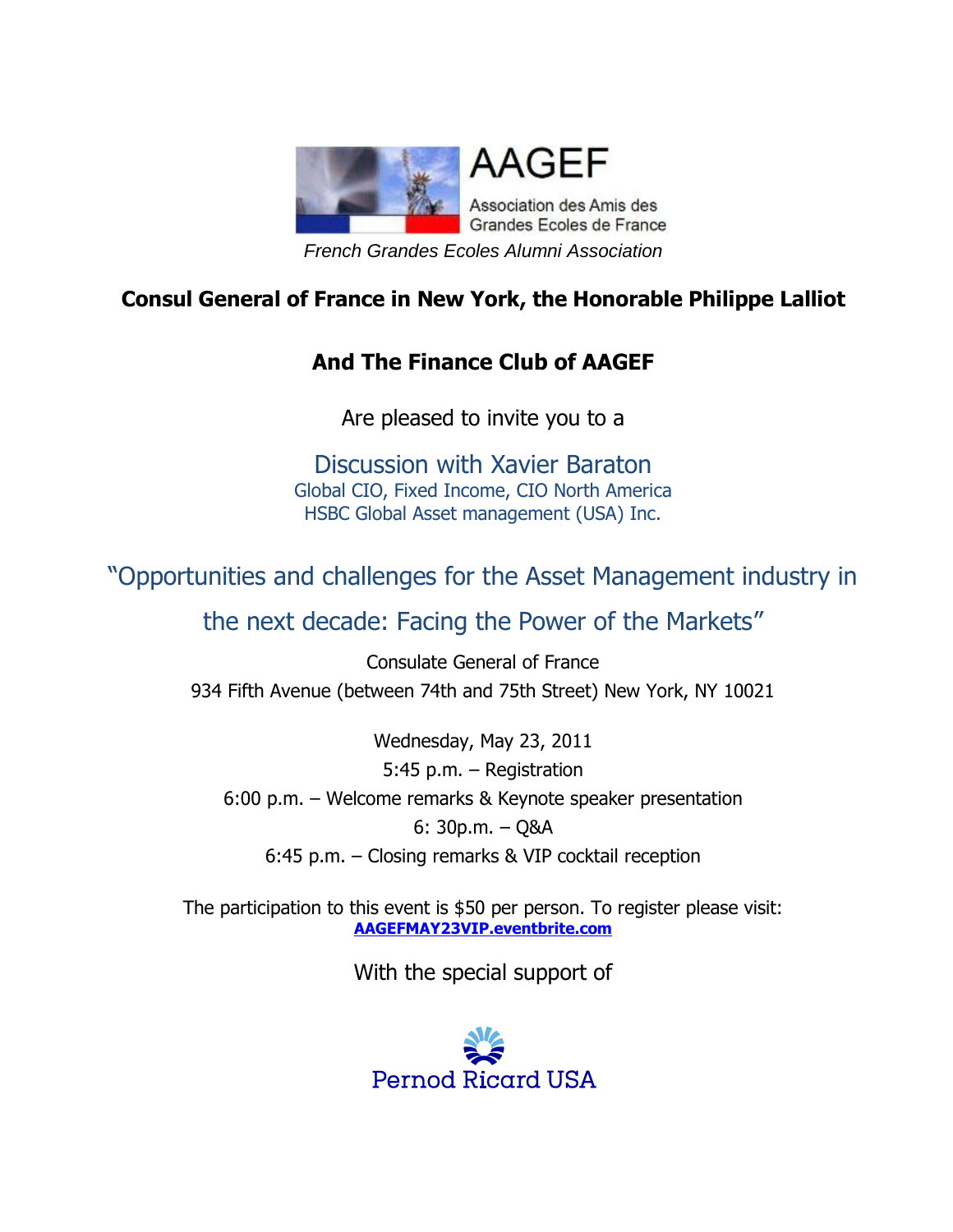

#### **Xavier Baraton**

Global CIO, Fixed Income, CIO North America HSBC Global Asset management (USA) Inc.

Xavier Baraton is Global Chief Investment Officer of Fixed Income and Regional CIO for North America. He joined HSBC in September 2002 to head the Paris-based Credit Research team and became Global Head of Credit Research in January 2004.

From 2006, Xavier managed euro credit strategies before being appointed as Head of European Fixed Income in 2008. Prior to joining HSBC, Xavier spent six years at Credit Agricole Indosuez, including five years as Head of Credit Research. Xavier began his career in 1994 in the CCF Group. Xavier graduated from the "Ecole Centrale de Paris" as an engineer with a degree in Economics and Finance in 1993 and holds a postgraduate degree in Money, Finance and Banking from Sorbonne University (Paris I – France) in 1994.